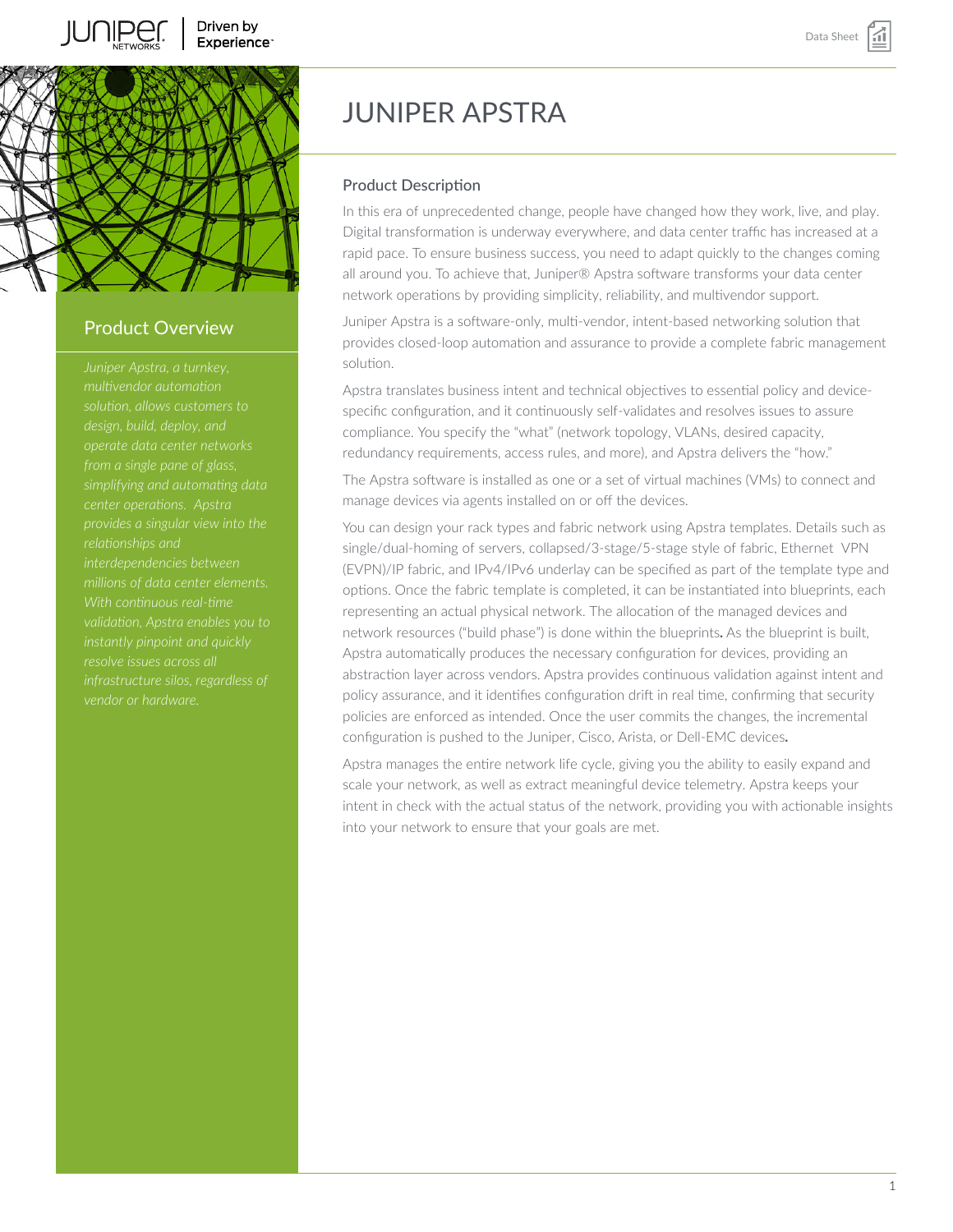#### Features and Benefits

Apstra offers the following features:

#### Intent-Based Network Design and Operations

Intent-based data center automation increases application availability and reliability, simplifies deployment and operations, and dramatically reduces costs for enterprises, cloud service providers, and telco data centers. As the only intent-based networking technology to be hardware- and device OS-vendor agnostic, Apstra delivers on the vision of complete end-to-end data center automation, integrating capabilities such as group-based policies, enterprise scale, and significant intent-based analytics enhancements.

#### Life-Cycle Management for Data Center Networks

Typically, architects design the network and operators manage it, resulting in a breakdown in information sharing and the absence of a single source of truth (SSOT). Architects are not aware of changes made to the network, and operators are not fully informed of the capabilities and known limits of the system. Apstra eliminates these issues by creating an SSOT in the intent datastore and tracking all network moves, additions, and changes. Not only does Apstra track changes made to the network by other systems, but it also provides simple workflows for implementing changes across the entire network.

#### Advanced Telemetry—Intent-Based Analytics

Operators frequently find themselves drowning in telemetry data collected by their managed systems. Apstra's intent-based analytics let you define expert-level rules and embed them into the network management system, ensuring that system checks are continuously running and updated immediately with any network changes.

#### Scalability in Small and Large Data Centers

Apstra was designed to handle the largest data centers in the world, supporting hundreds of thousands of connected servers. This is achieved through support for 3-stage or 5-stage Clos IP fabrics with EVPN-Virtual Extensible LAN (VXLAN) deployed as the overlay. Apstra also supports smaller fabric designs. In edge data centers, for example, only a couple of switches are deployed, but the number of deployments is large and highly distributed. Apstra can easily consolidate all operations across the edge data centers into a single management interface.

Regardless of the number and scale of deployments, is focused on intent and on translating that intent to configuration. Operators can easily make changes to these roles, driving large-scale changes to configurations across multiple vendors and network designs. To satisfy these demands, Apstra is built with a high-throughput, highly scalable graph datastore that tracks all changes in real time, relieving the organization from having to manage individual IP addresses or configurations. This allows operators to focus on business-specific needs rather than low-level troubleshooting or reconfiguring of the network management system following every network change.

#### Intent Time Voyager

A key operational feature for any network operator is rapidly recovering from human error. This is typically a complex, vendorspecific process that requires a complete understanding of the full state of all boxes and their relationships to each other at certain points in time. The Intent Time Voyager feature speeds time to resolution by enabling the operator to move the entire state of the network (intent, configuration, and continuous validations) backward or forward with a few simple clicks, returning it to a specific point in time. This unique ability is enabled by its foundational intent-based approach, including its SSOT and assurance validations.

#### Data Center Interconnect

As networks expand and applications require greater geographic diversity, a number of vendor-specific proprietary features have been introduced to address stretched Layer 2 domains and active/ active topologies. Apstra supports an industry-standard EVPN-VXLAN overlay that extends Layer 2 application segments outside of the Apstra-managed topology. This allows architects to integrate multiple disparate computing centers for effective load balancing, legacy migration, disaster recovery, or resource sharing.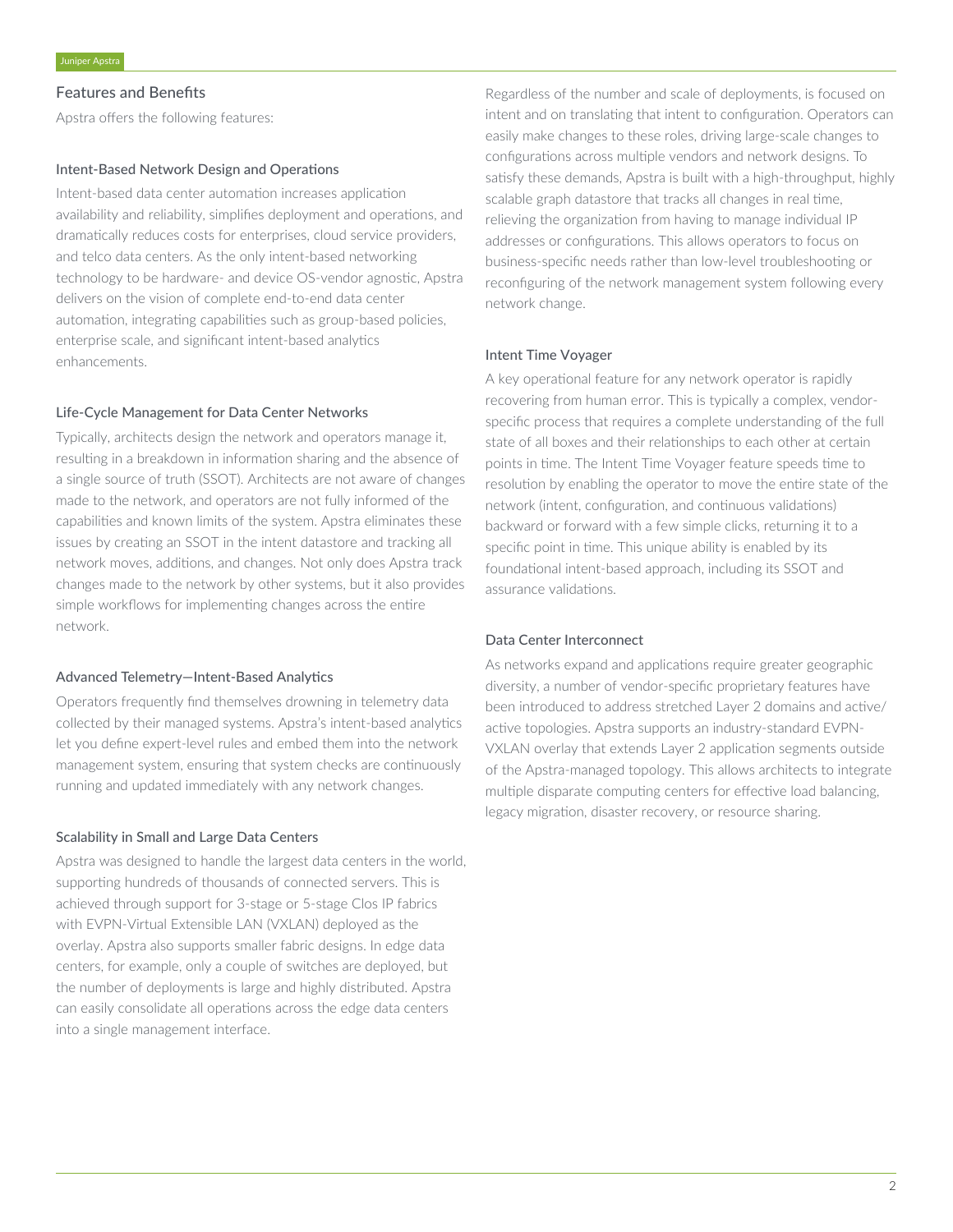#### Access List Policies Assurance

Apstra security policy provides a simple user interface and API that allows users to define policies to control the flow of traffic between virtual networks, IP endpoints, and routing zones. The policy is automatically applied as an L3 ACL on the relevant enforcement points, radically simplifying the management and reducing the size of access control lists. Furthermore, Apstra can detect conflicts when multiple policies are applied within a blueprint overlap and automatically resolve the conflicts based on user settings such as "more specific first" or "more generic first". Users can search existing policies based on source/destination object and by type of traffic (protocol and port number) to determine if a certain traffic flow is affected by any active policies.

#### Support for All Modern Network Platforms

Apstra offers the industry's first and only vendor-agnostic intentbased networking platform, allowing enterprises to design a network without consideration for the hardware platforms that will eventually be deployed. The tools used to design and manage the network are the same, regardless of which vendor hardware or network operating system is ultimately selected. This translates to a massive reduction in OpEx by eliminating the need to maintain staff expertise in multiple platforms and vendor nuances. There is also an opportunity to reduce CapEx by allowing all modern vendors to be considered for inclusion in an Apstra-managed environment.

#### VMware Integrations

Apstra tightly integrates with VMware NSX-T and VMware vCenter to provide network operators visibility into virtual workloads and networks. The built-in validation speeds up the troubleshooting of virtual networking, port-group/fabric VLAN/Link Aggregation Control Protocol (LACP) mismatch, and VM traffic issues. Remediation workflows help users resolve misconfiguration of VLANs faster by automatically suggesting the correct network fabric changes.

#### Flexible Connectivity

Apstra software offers flexible connectivity configuration options for servers, firewalls, and external routers. These connectivity options can be quickly attached to any port in the fabric, with deterministic configuration to ensure that all protocols are properly functioning. They leverage the Apstra graph model, providing integrated operational statistics and workflows tailored to the selected design.

### **Specifications** Network Design

# • 3-stage and 5-stage Clos design

- Collapsed fabric design (Edge data centers)
- 3-stage Clos with L2 access switches
- High availability switches at the access layer
- IPv4 fabric (non-EVPN)
- IPv6 fabric RFC-5549 (non-EVPN)
- EVPN fabric
- Virtual routing and forwarding tables (VRFs)
- L2/L3 virtual networks (IPv4/IPv6)
- Intra-rack (VLAN), or inter-rack (VXLAN) virtual networks
- Single or dual homing of external systems (MLAG/vPC/CLAG/ ESI)
- L3 sub-interfaces
- Dynamic Host Configuration Protocol (DHCP) relay
- External BGP peering
- Dynamic BGP neighbors
- Granular import/export routing policies
- Static routes
- Security policy (firewall filters/access control lists)
- Remote EVPN gateways for L2/L3 Data Center Interconnect (DCI)
- Cabling map: anti-affinity policies

#### Device OS

- Junos® operating system
- Junos OS Evolved
- Junos OS on Juniper vQFX virtual devices
- Cisco NX-OS and NX-OSv
- Arista EOS and vEOS
- Enterprise SONiC

#### Telemetry Services

- Address Resolution Protocol (ARP) table
- Media access control (MAC) table
- BGP session
- Hostname
- Interface and interface counters
- Transceiver information
- Link aggregation group/multichassis link aggregation group (LAG/MLAG) information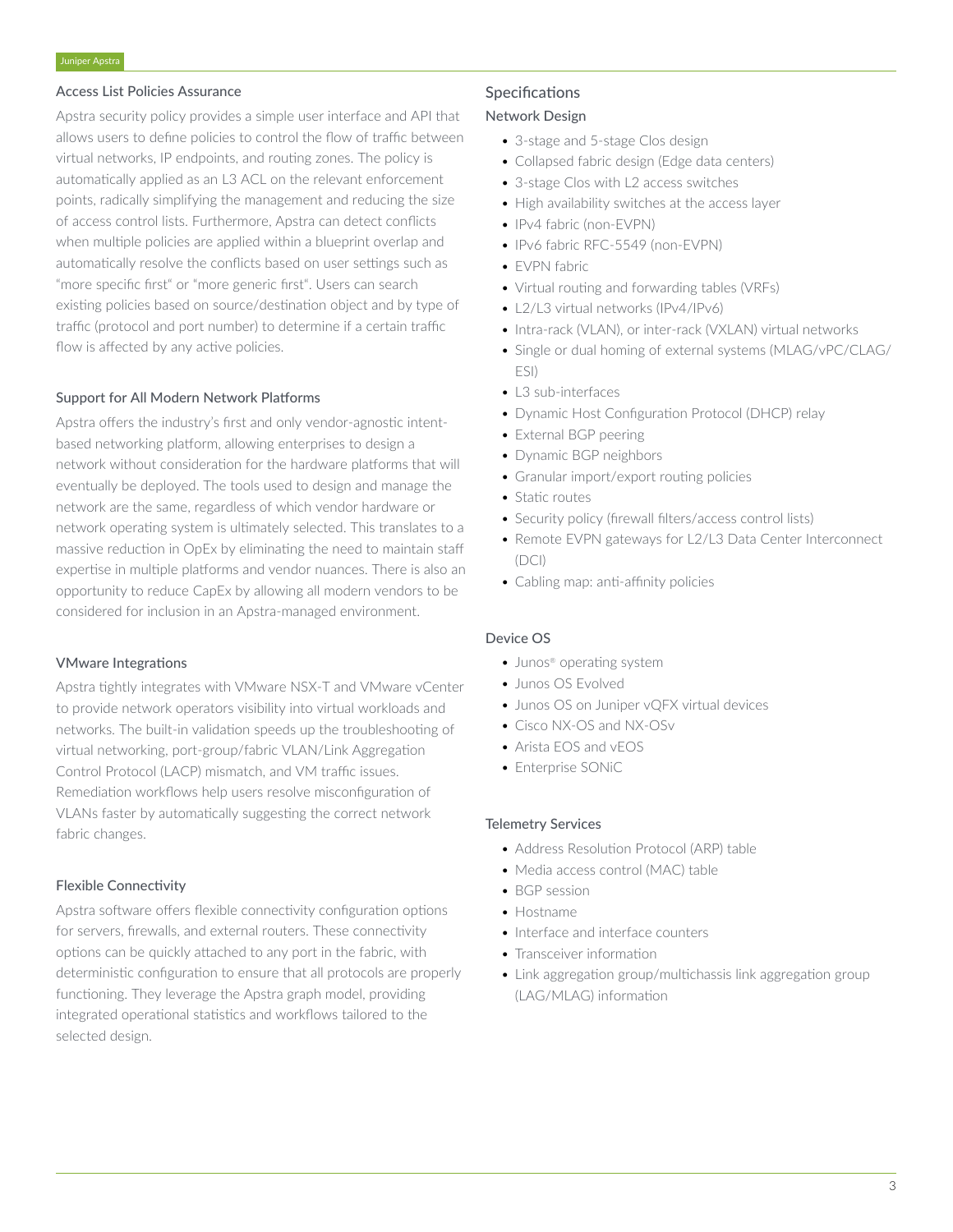- Link Layer Discovery Protocol (LLDP) information
- MAC table
- Resource utilization
- Route table
- EVPN flooding table
- Active configuration

#### Intent-Based Analytics (IBA)

- Anomaly detection
- Real-time and historical
- Telemetry streaming via protocol buffers
- Extensible telemetry collection
- Custom dashboards and widgets
- Programmable
- Tags and property sets for custom probes
- IBA predefined probes
- Bandwidth utilization
- Critical services: utilization, trending, alerting
- Leafs Hosting Critical Services: utilization, trending, alerting
- Device system health
- Device traffic and headroom
- LAG imbalance
- ESI imbalance
- Equal-cost multipath (ECMP) imbalance
- EVPN-VXLAN type-3 route validation
- EVPN-VXLAN type-5 route validation
- VXLAN flood list validation
- EVPN host flaps detection
- BGP flapping detection
- Hot/cold fabric ports
- Interface flapping
- Multi-agent detector (Arista only)
- Total east-west traffic
- OS version
- Interface errors (overloaded interface bandwidth)
- Sustained interface discards
- Small form-factor pluggable transceiver (SFP)
- Display external routes
- Power supply anomalies probe
- Hypervisor and fabric VLAN configuration mismatch
- VMs without fabric configured VLANs
- Hypervisor and fabric LAG configuration mismatch
- Hypervisor missing LLDP configuration
- Hypervisor maximum transmission unit (MTU) mismatch
- Hypervisor MTU check
- Hypervisor redundancy check

#### Root-Cause Identification

- Connectivity fault model
- Cabling fault model
- Anomaly summarization

#### Platform

- Apstra server backup/restore
- Apstra server health reporting
- RESTful APIs
- Graph model and GraphQL/QE API
- Apstra CLI
- Apstra Developer SDK (Python)
- Extensible on-box or off-box device agents
- Multiuser administration
- Role-based access control
- Self-integrity check

#### Security

- Multiuser administration
- Role-based access control
- **LDAP** authentication
- TACACS+ authentication
- RADIUS authentication
- Active Directory authentication
- 802.1x Network Admission Control
- Traffic control with ACLs
- HTTPS UI
- Apstra server security hardening
- Headless operation

#### Blueprint Customization

- Template types and options
- Connectivity templates
- Configlets
- Property sets
- Tags management
- Resource pool management
- Day-2 rack modifications
- Day-2 fabric extension